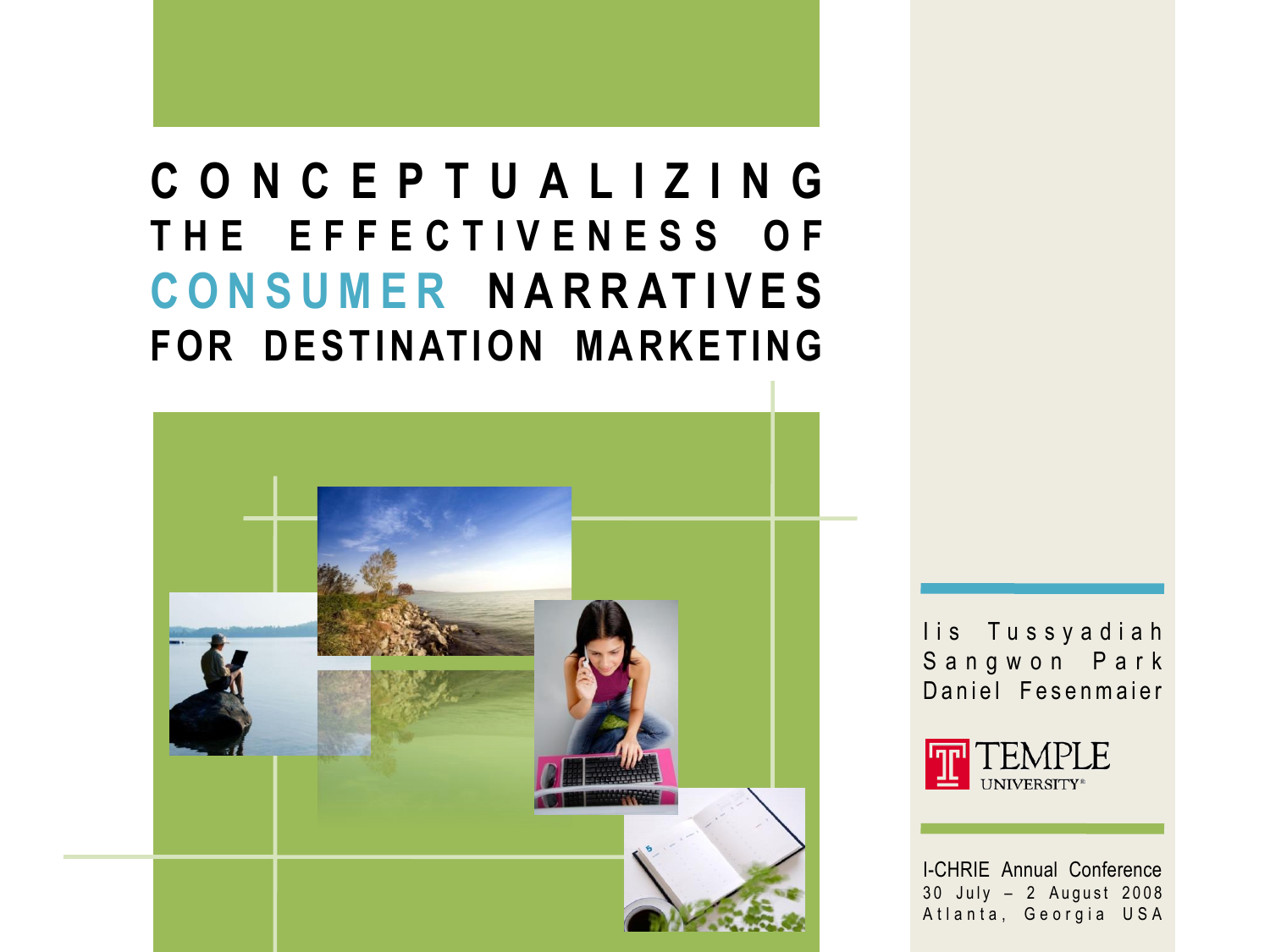Social Media – A surge of interest in the use of consumers' narratives for marketing purposes

Storytelling is one of the most powerful tools for presenting the truths of products, services, or brands

 $\rightarrow$  DMOs have started to use consumers' narratives for destination marketing

lis Tussyadiah Sangwon Park Daniel Fesenmaier

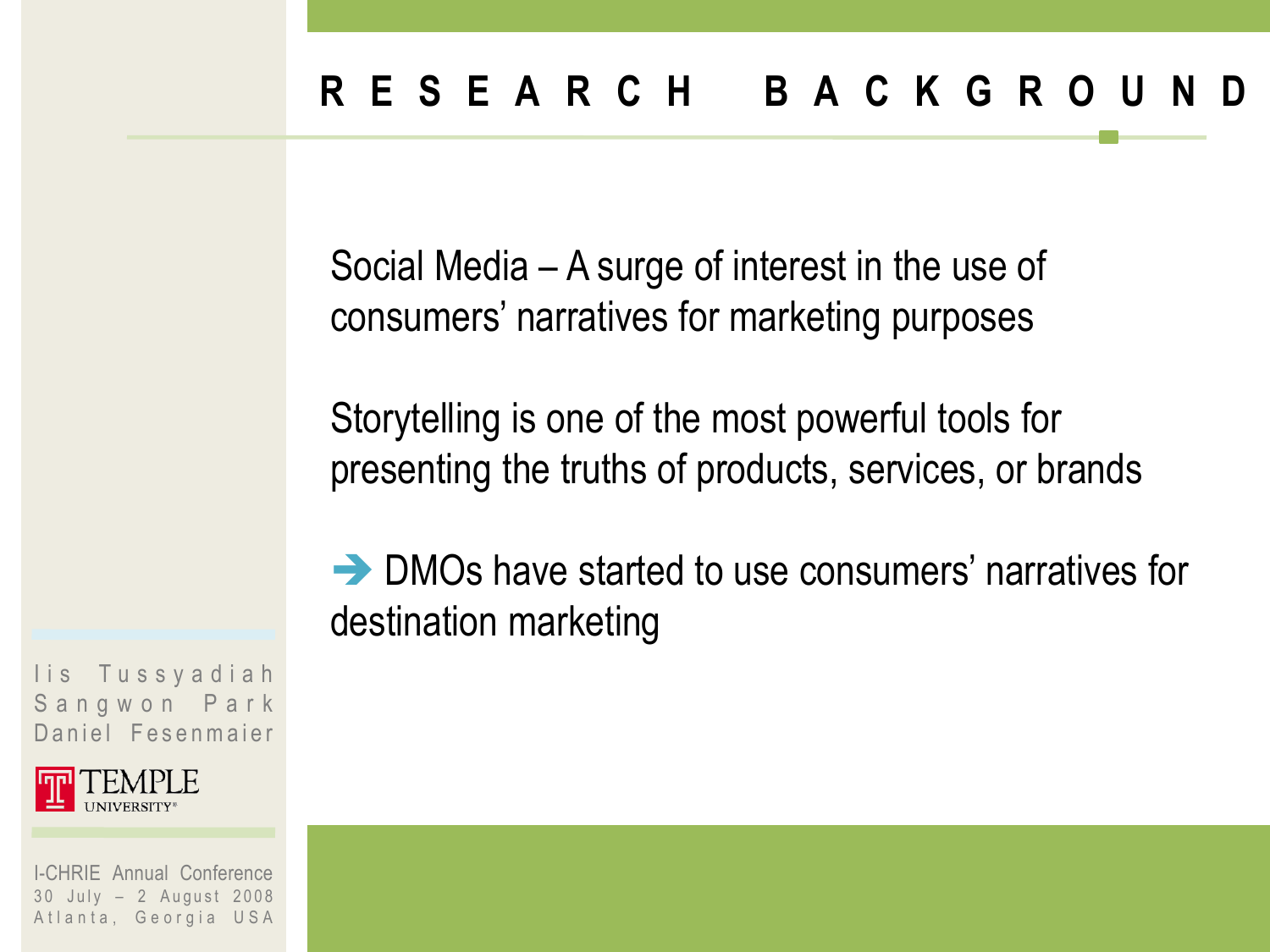## **P E N N S Y L V A N I A R O A D T R I P P E R S B L O G**



#### STORIES FROM THE ROAD →

#### What a Long Strange Trip...

During the summer of 2005, lots of people got to know our PA Roadtrippers - their stories circulated far and wide, and their blogs became pretty darn famous! Maybe that's because their adventures were so compelling and (sometimes) downright odd. The first class of PA Roadtrinners were real



#### lis Tussyadiah Sangwon Park Daniel Fesenmaier

**TEMPLE**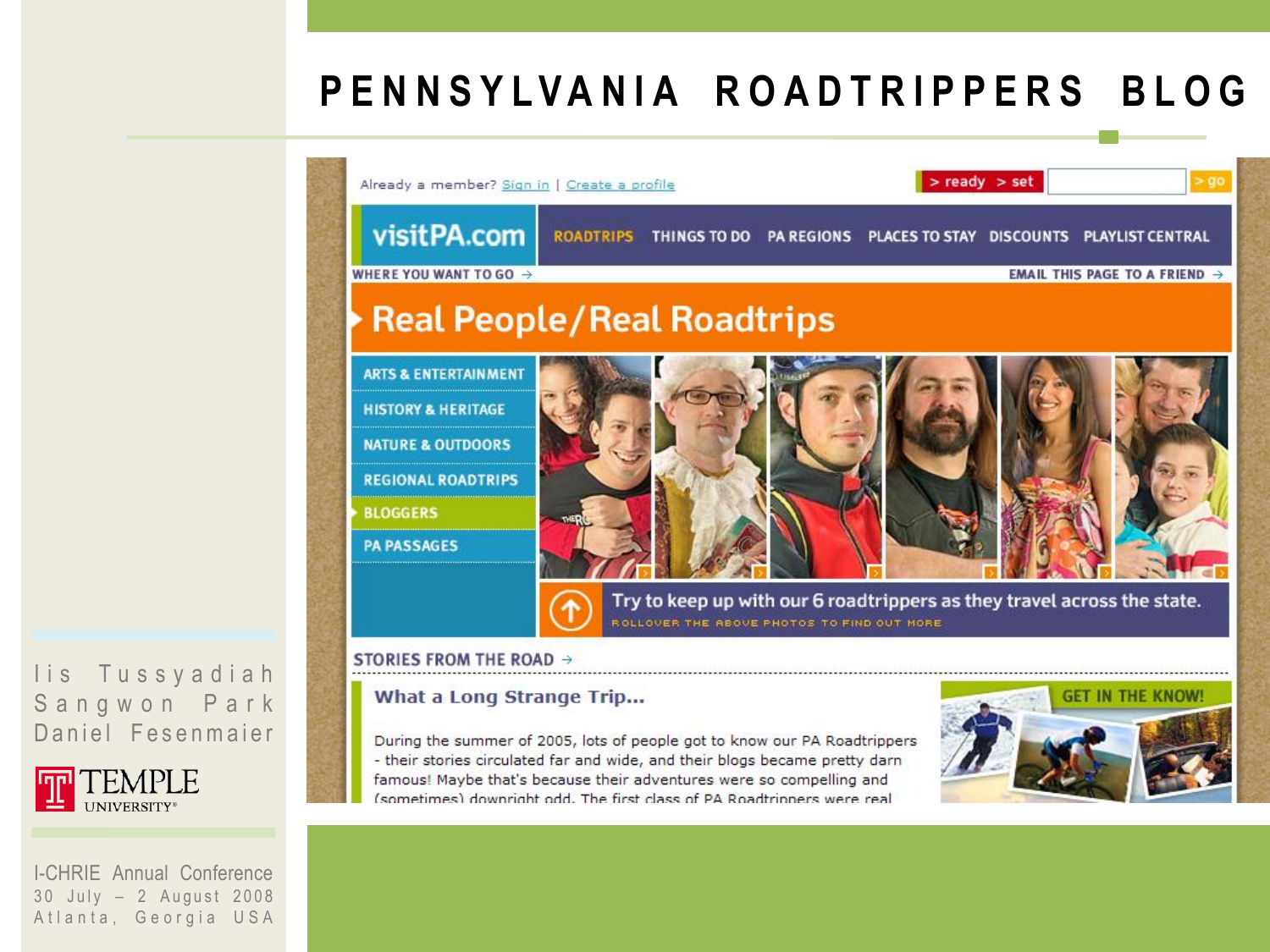How effective is marketing through stories?

This study assesses the effectiveness of consumers' stories for marketing tourism and hospitality products by analyzing the influence of story comprehension to product evaluation and, more importantly, behavioral intention of audiences

lis Tussyadiah Sangwon Park Daniel Fesenmaier

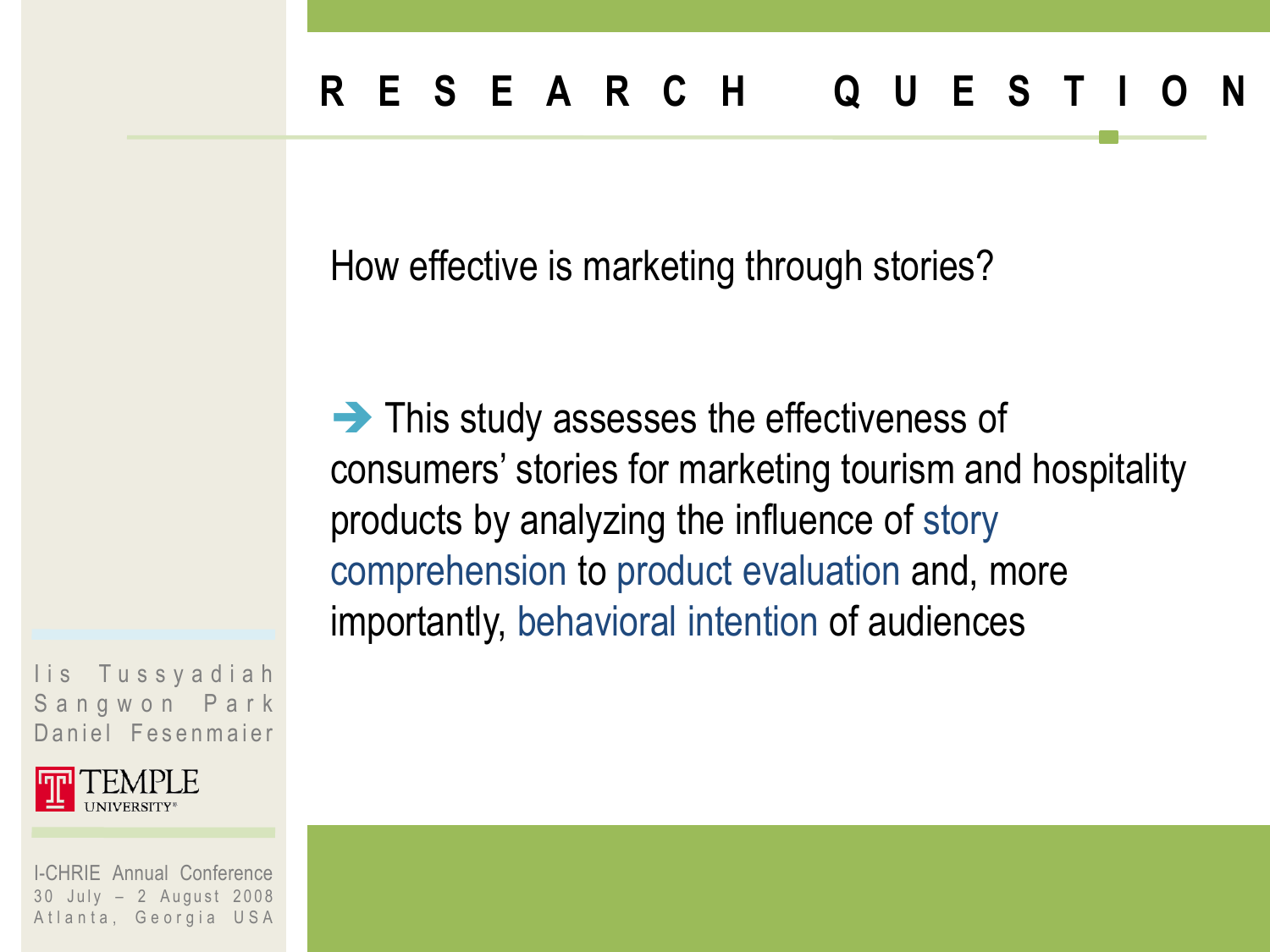Narratives as the most effective device to understand human experience

Narrative is a means to make sense of decision and action "Narratory principles" (Sarbin, 1986)

 $\rightarrow$  There is a potential to persuade people by telling a narrative that would encourage them to make desired choice

lis Tussyadiah Sangwon Park Daniel Fesenmaier

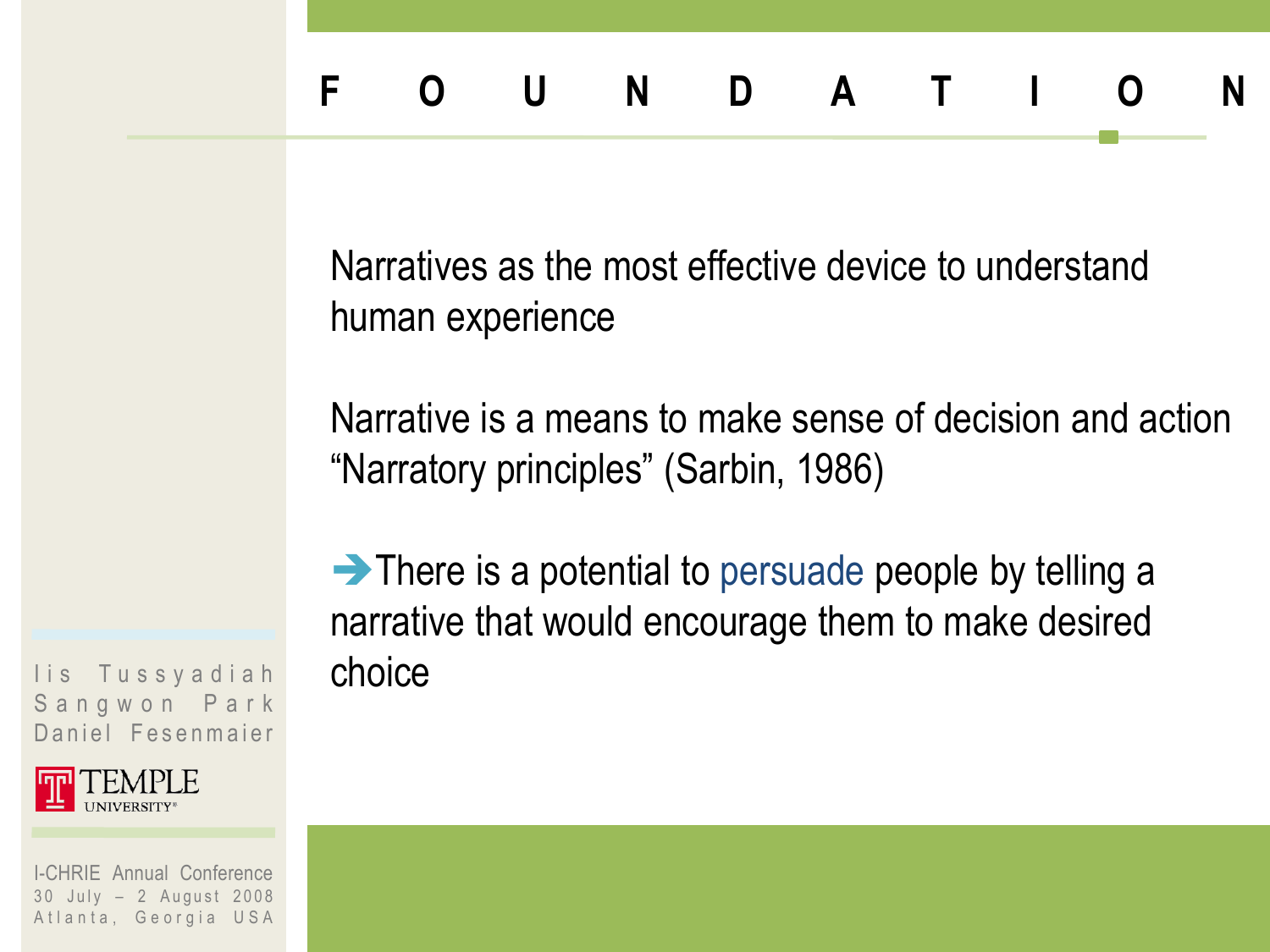## **M A R K E T I N G T H R O U G H N A R R A T I V E S**



I is Tussyadiah Sangwon Park Daniel Fesenmaier

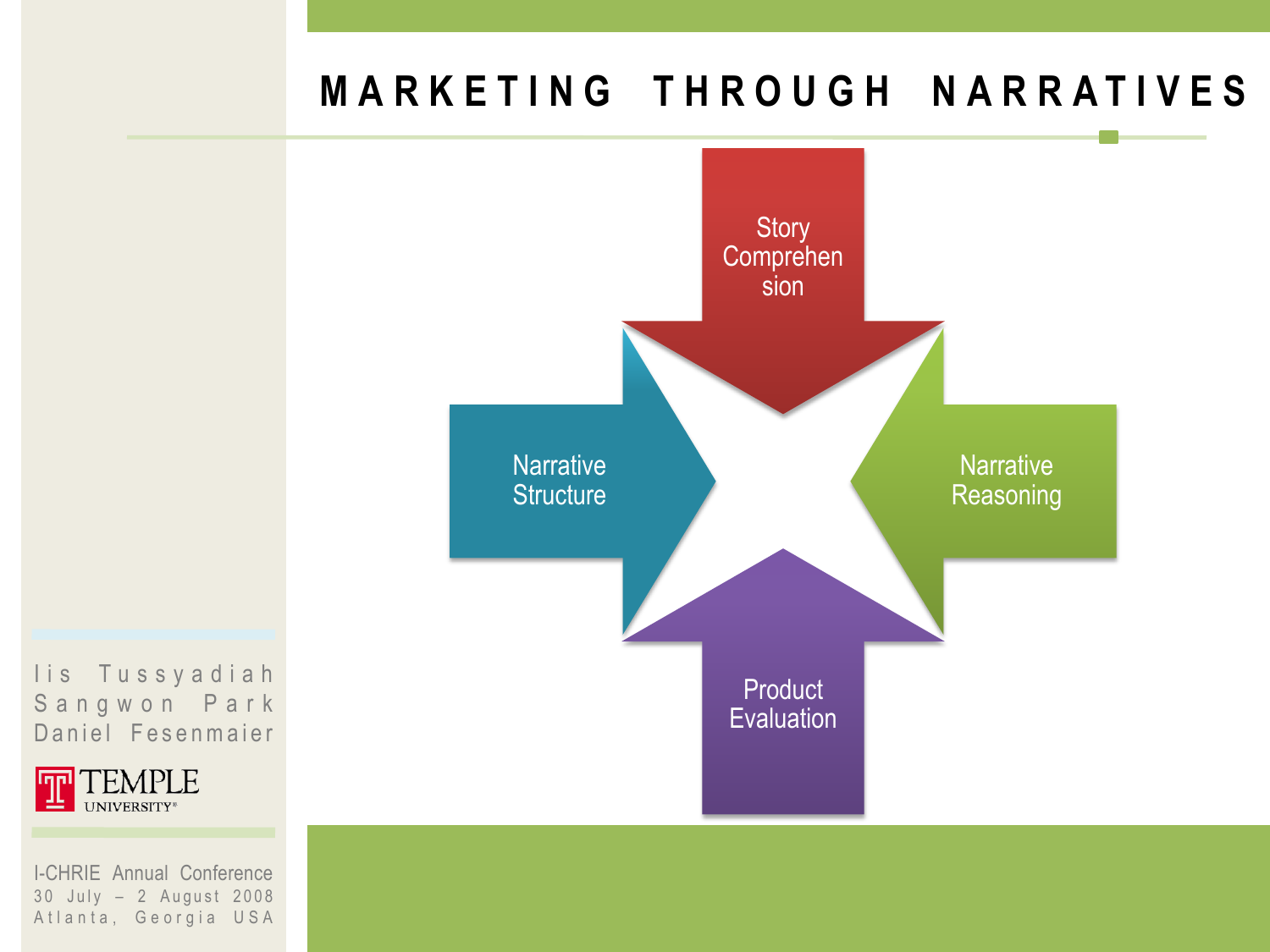"Narrative Connection" (Carroll, 2001): a networked notion of important features to make the narrative understandable

Narrative discourse: temporal ordering, causation, & plot (Caroll, 2001)

Relational organization & temporal dimension (Escalas, 20041; 2004b)

lis Tussyadiah Sangwon Park Daniel Fesenmaier

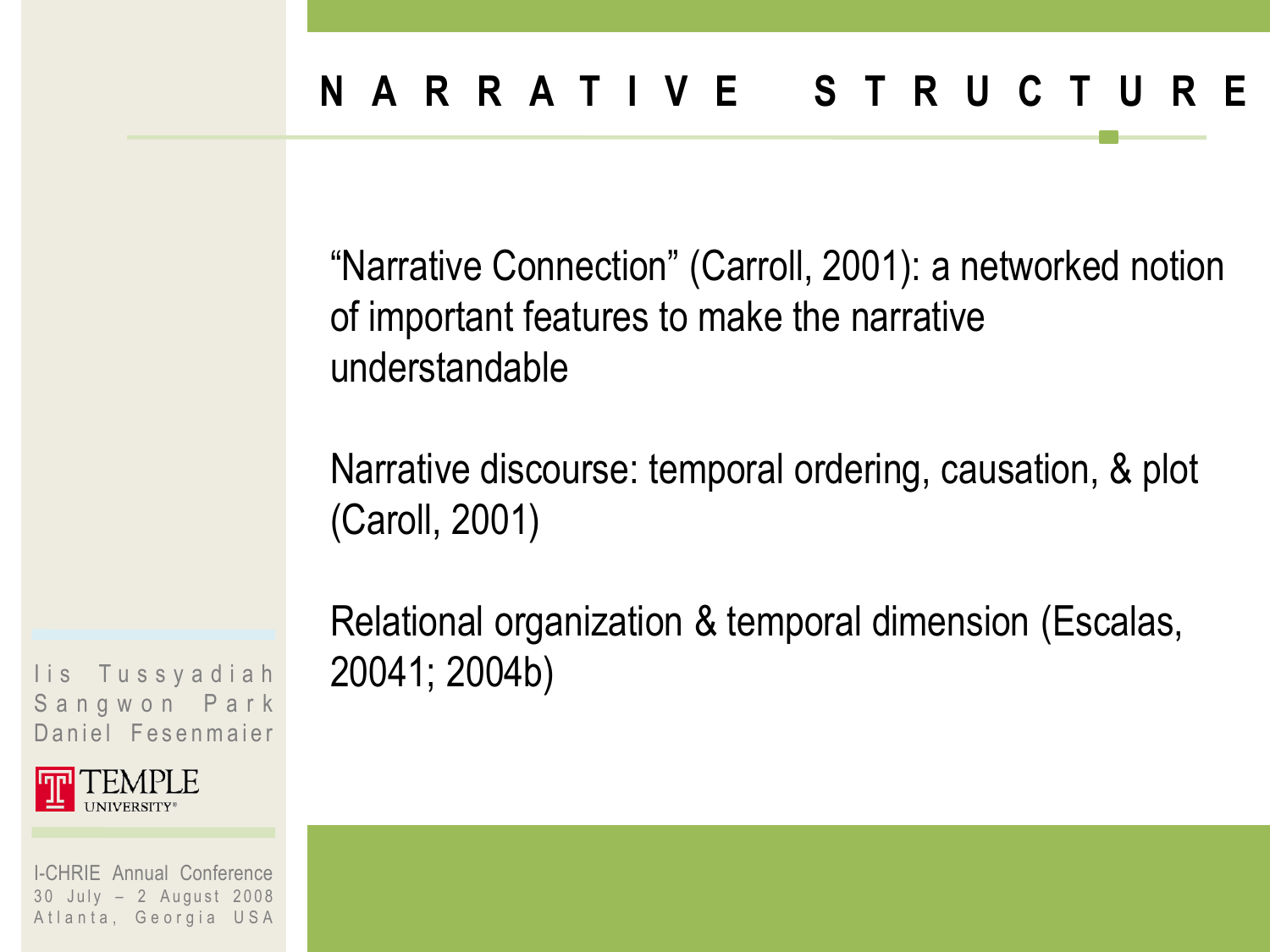People possess (use and can develop) narrative reasoning – narrative meaning construction

"Mental simulation" (Escalas, 2004a; 2004b): imitative mental representation of events

"Consumption Visions" (Phillips, Olson, & Baumgartner, 1995): self-constructed mental simulation of consumption

lis Tussyadiah Sangwon Park Daniel Fesenmaier

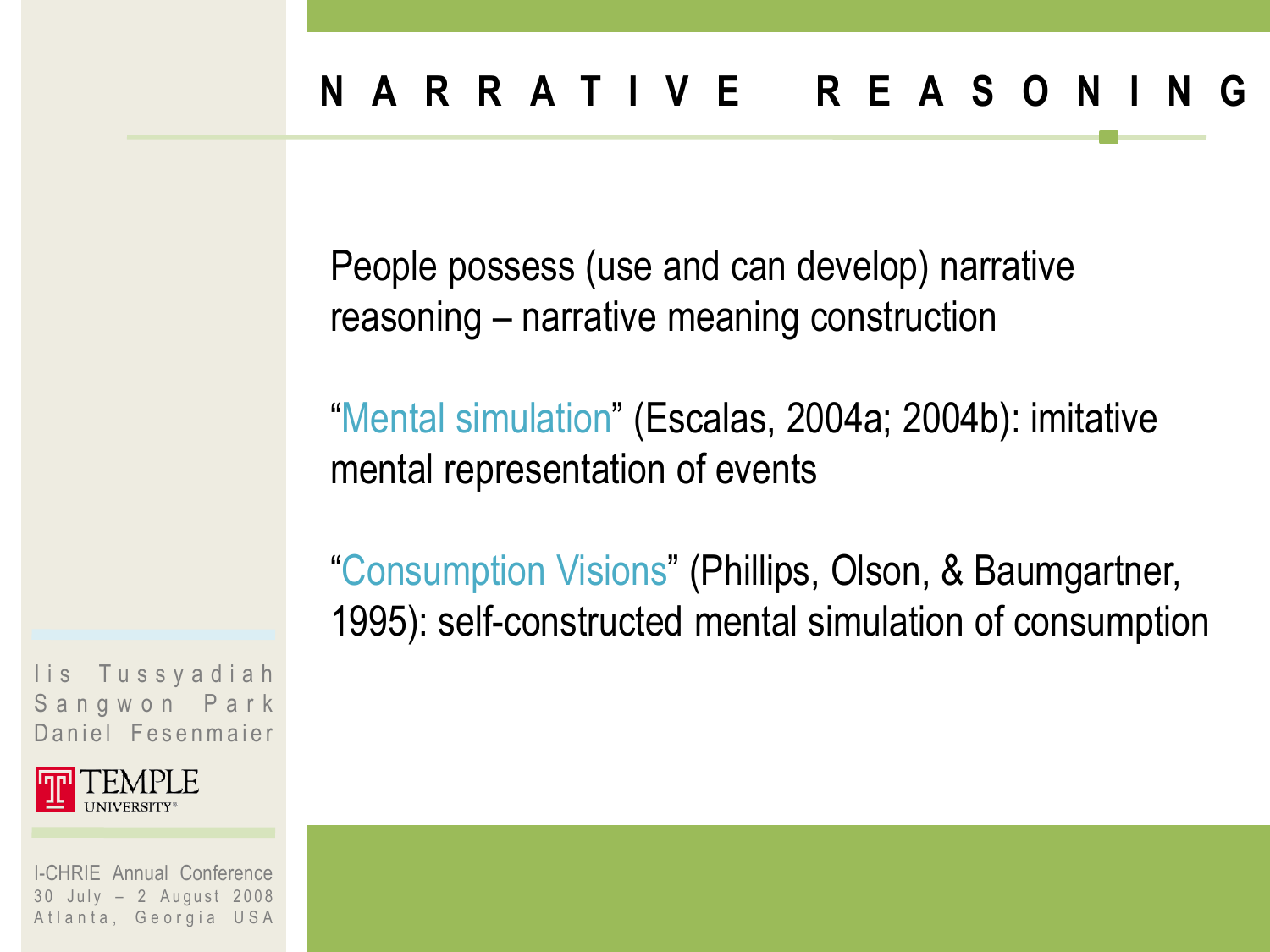**H1:** The ability to comprehend the narratives of tourists' stories will increase the overall knowledge about the destination.

**H2:** The increased knowledge of a destination will influence the intention to visit the destination.

lis Tussyadiah Sangwon Park Daniel Fesenmaier

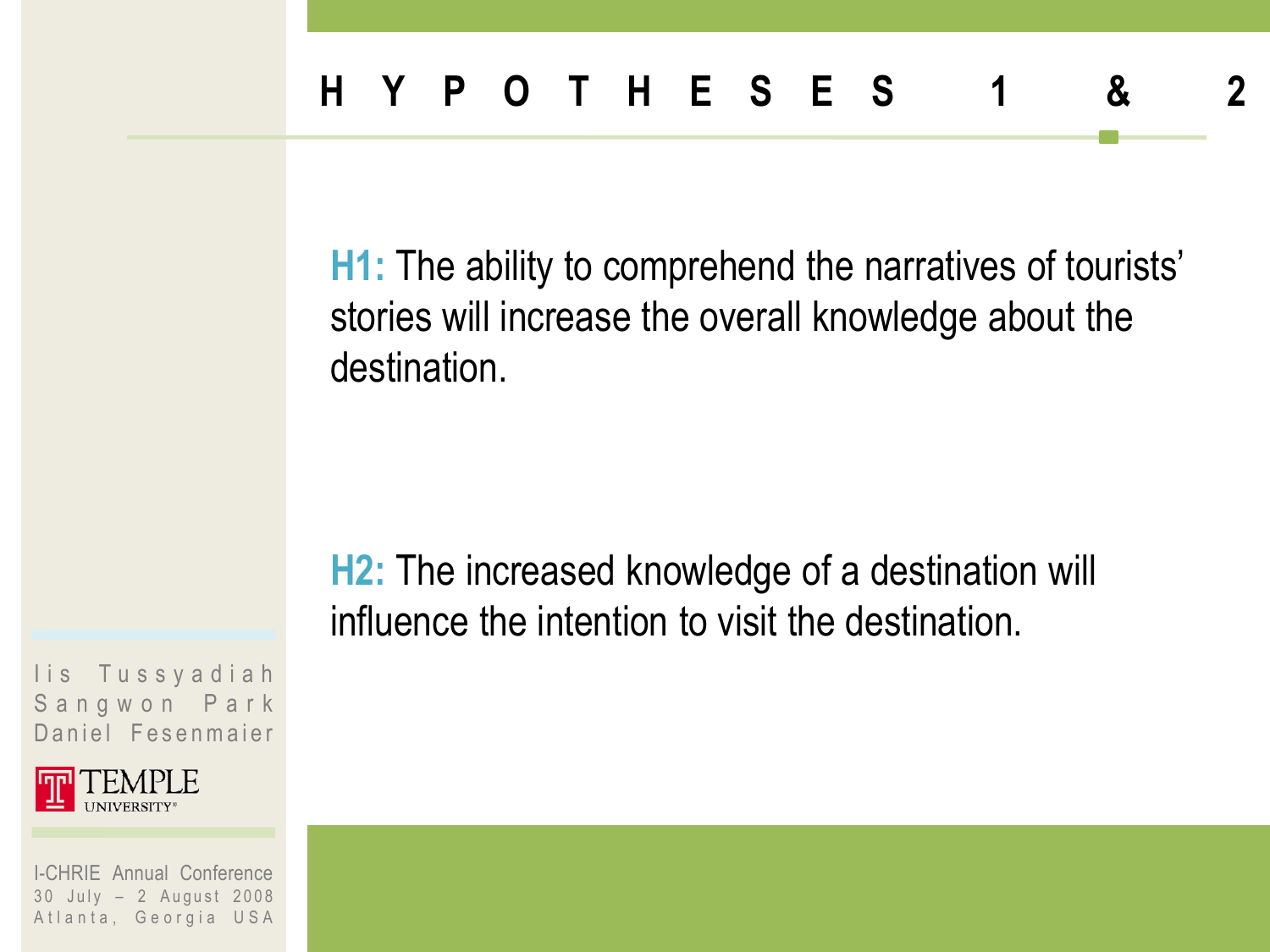Narrative = "instruction to imagine"

Consumption visions – self-enacting, detailed, productrelated behavior

 $\rightarrow$  It is important that audience can relate to the narrative: (1) they can relate the story to stories stored in their memories (story occurrences in the past)

(2) audiences see themselves as similar to the characters

lis Tussyadiah Sangwon Park Daniel Fesenmaier

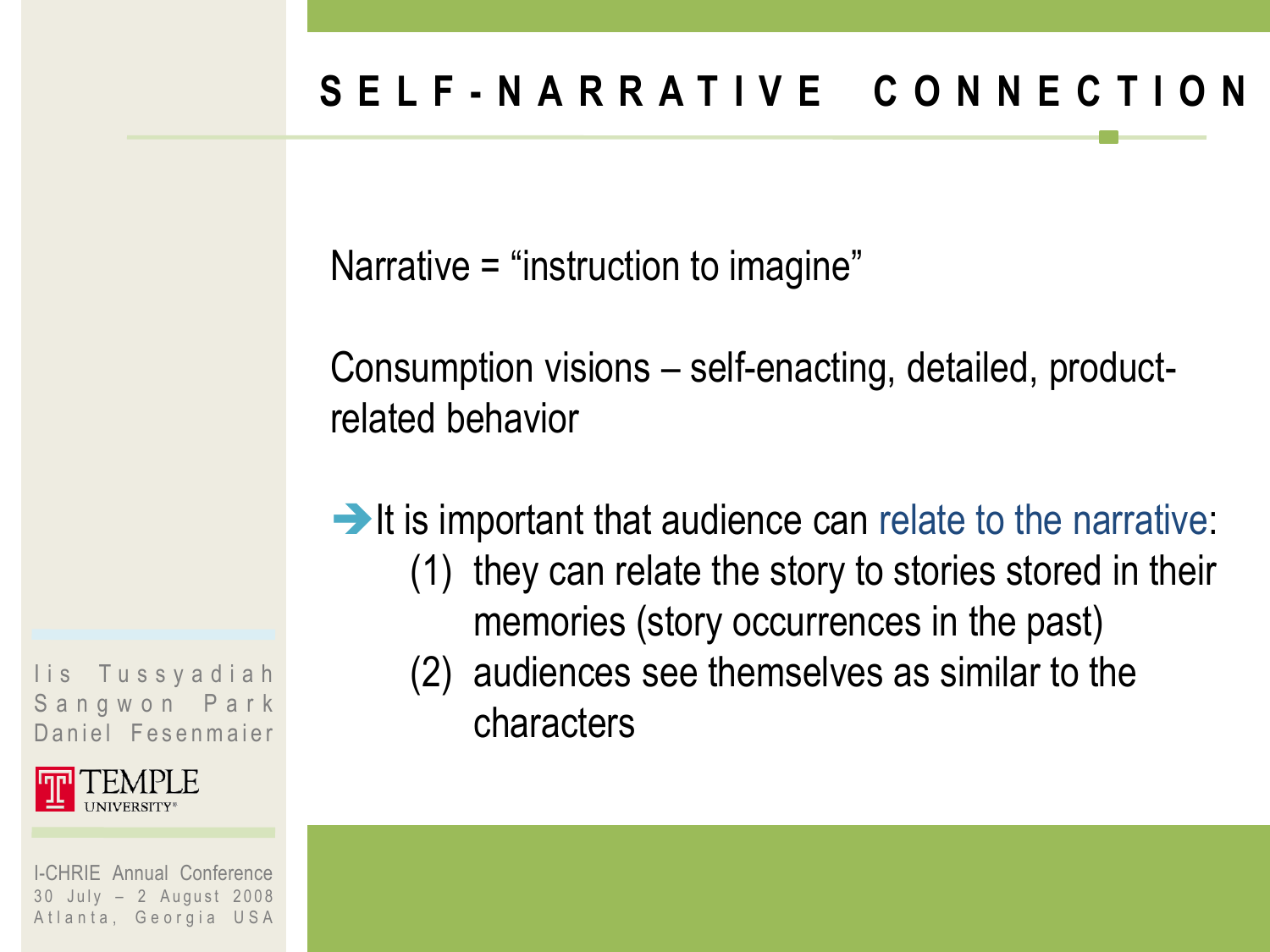**H3:** The increased knowledge of a destination will influence intention to visit the destination under condition of resemblance of the tourists' story with own past positive experiences.

lis Tussyadiah Sangwon Park Daniel Fesenmaier



I-CHRIE Annual Conference 30 July - 2 August 2008 Atlanta, Georgia USA

**H4:** The increased knowledge of a destination will influence intention to visit the destination under condition of similarity between the self and the character(s) in the story.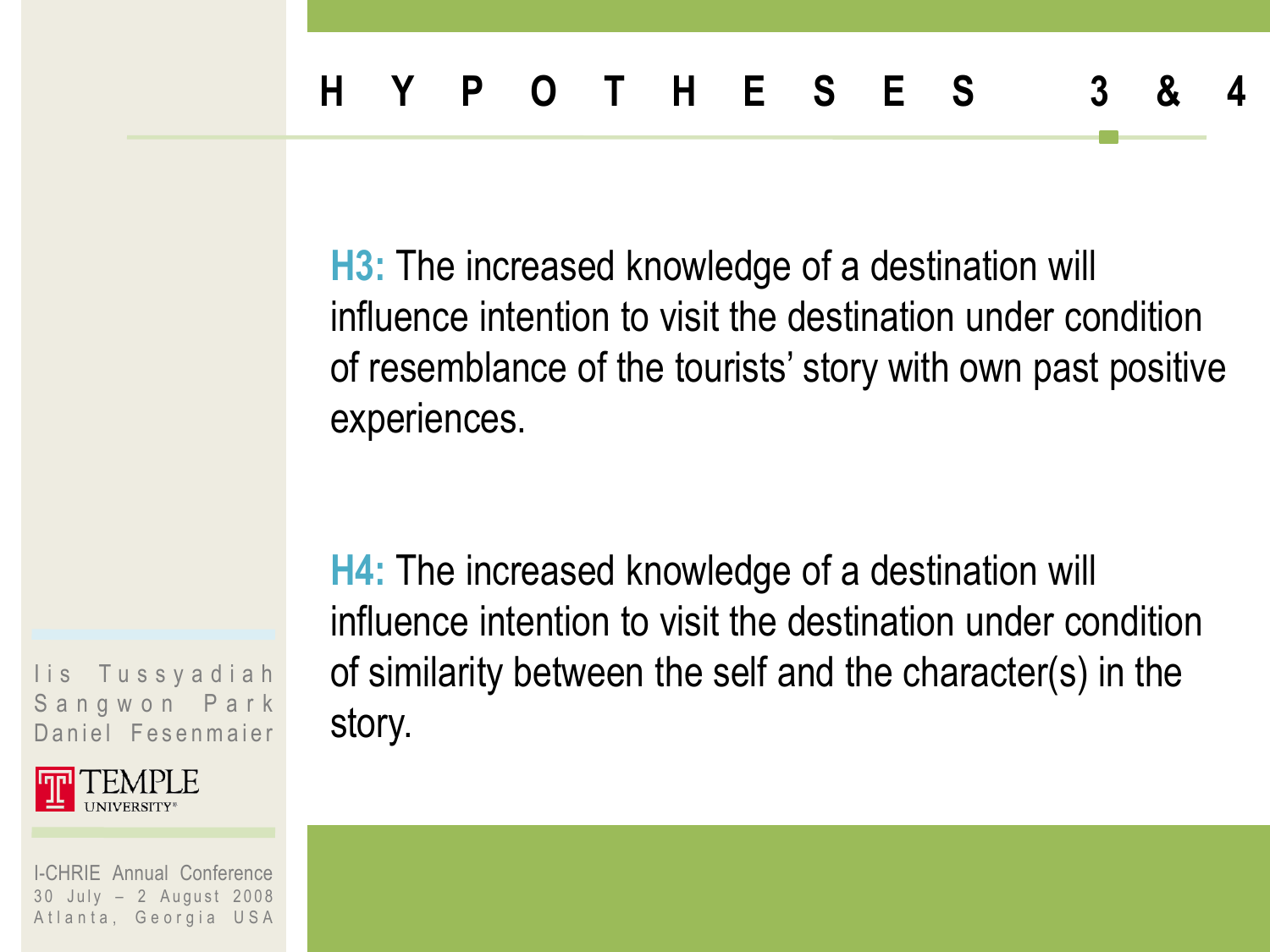#### **C O N C E P T U A L M O D E L**



Sangwon Park Daniel Fesenmaier

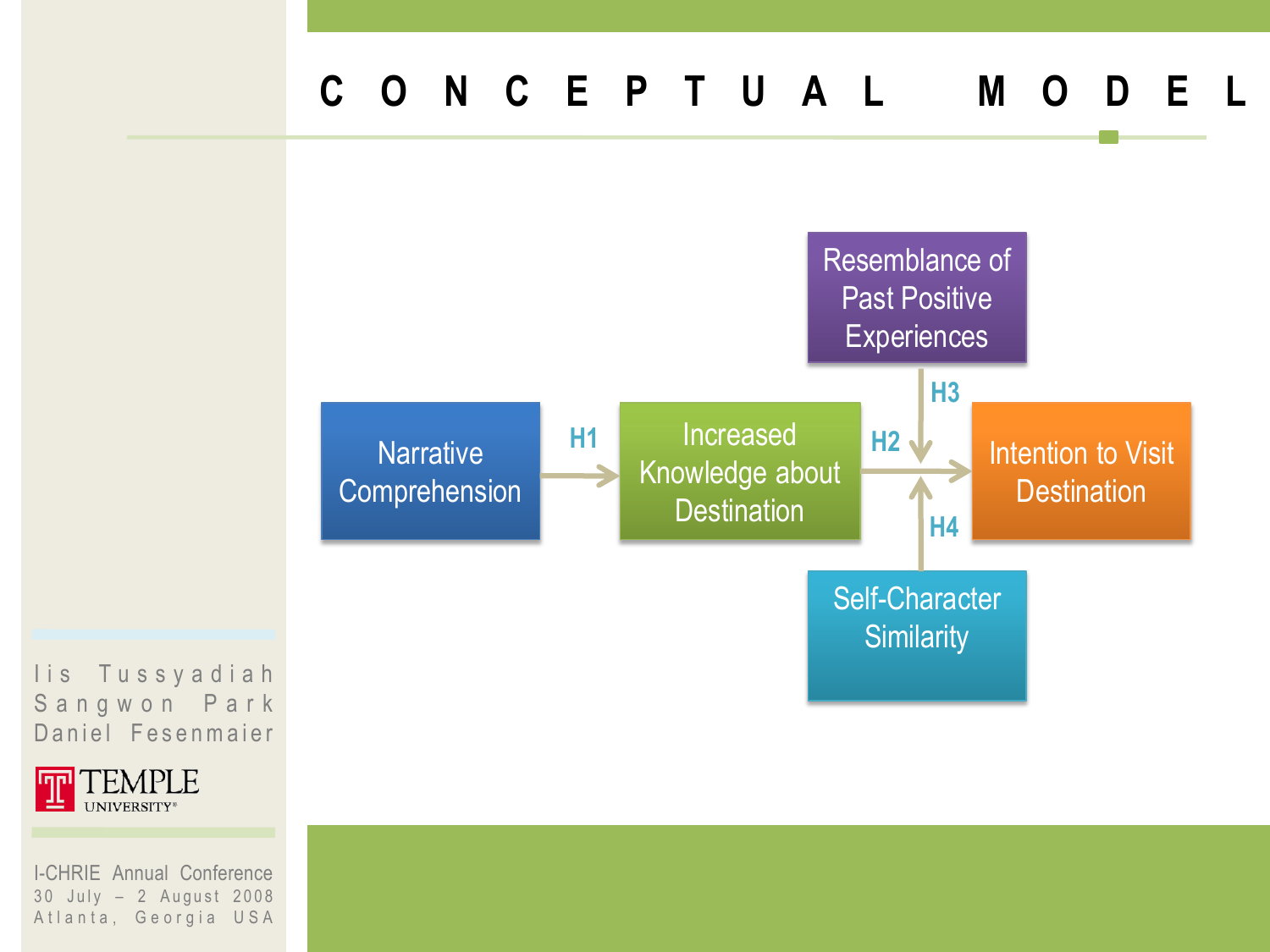### **Conditions:**

- (1) written by actual tourists
- (2) portray tourism experiences
- (3) made available to audiences for marketing purposes

The blog section of *visitPA.com*  entitled "Roadtrippers" and themed "Stories from the Road"



lis Tussyadiah Sangwon Park Daniel Fesenmaier

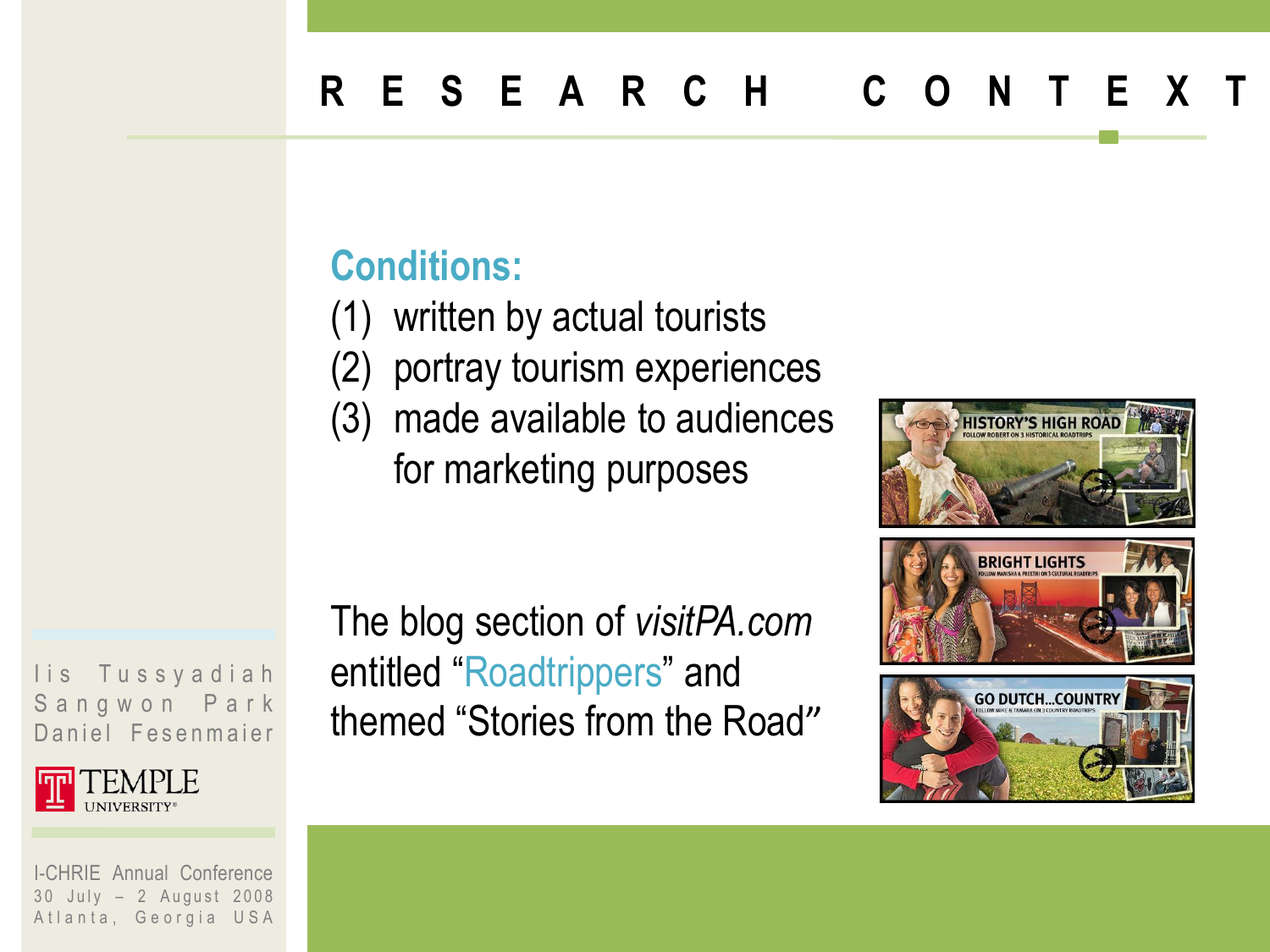## **R E S E A R C H I N S T R U M E N T S**

#### **Questionnaire:**

- (1) Story comprehension
- (2) Increased knowledge
- (3) Resemblance of past experience
- (4) Self-character similarity
- (5) Visit intention
- 1 5 Likert-type scale

lis Tussyadiah Sangwon Park Daniel Fesenmaier

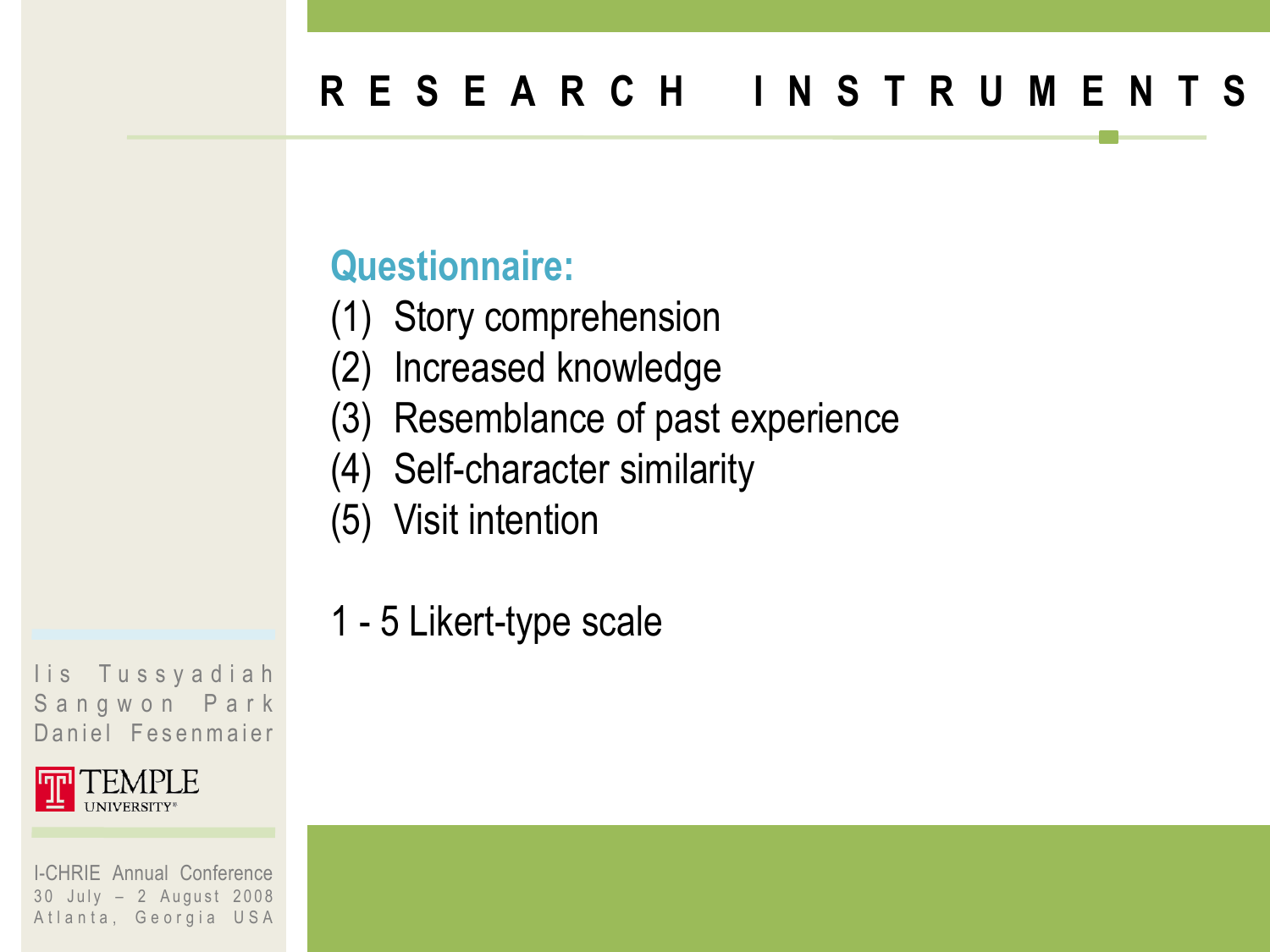## **D A T A C O L L E C T I O N & A N A L Y S I S**

#### **Respondents:**

126 Students enrolled in four introductory classes in tourism in Spring and Fall 2007

#### **Data Collection:**

**Analysis:**

Take-home assignment - All students were required to read the whole series of stories thoroughly - 85 valid responses

Linear & Multiple Regression Analysis

lis Tussyadiah Sangwon Park Daniel Fesenmaier

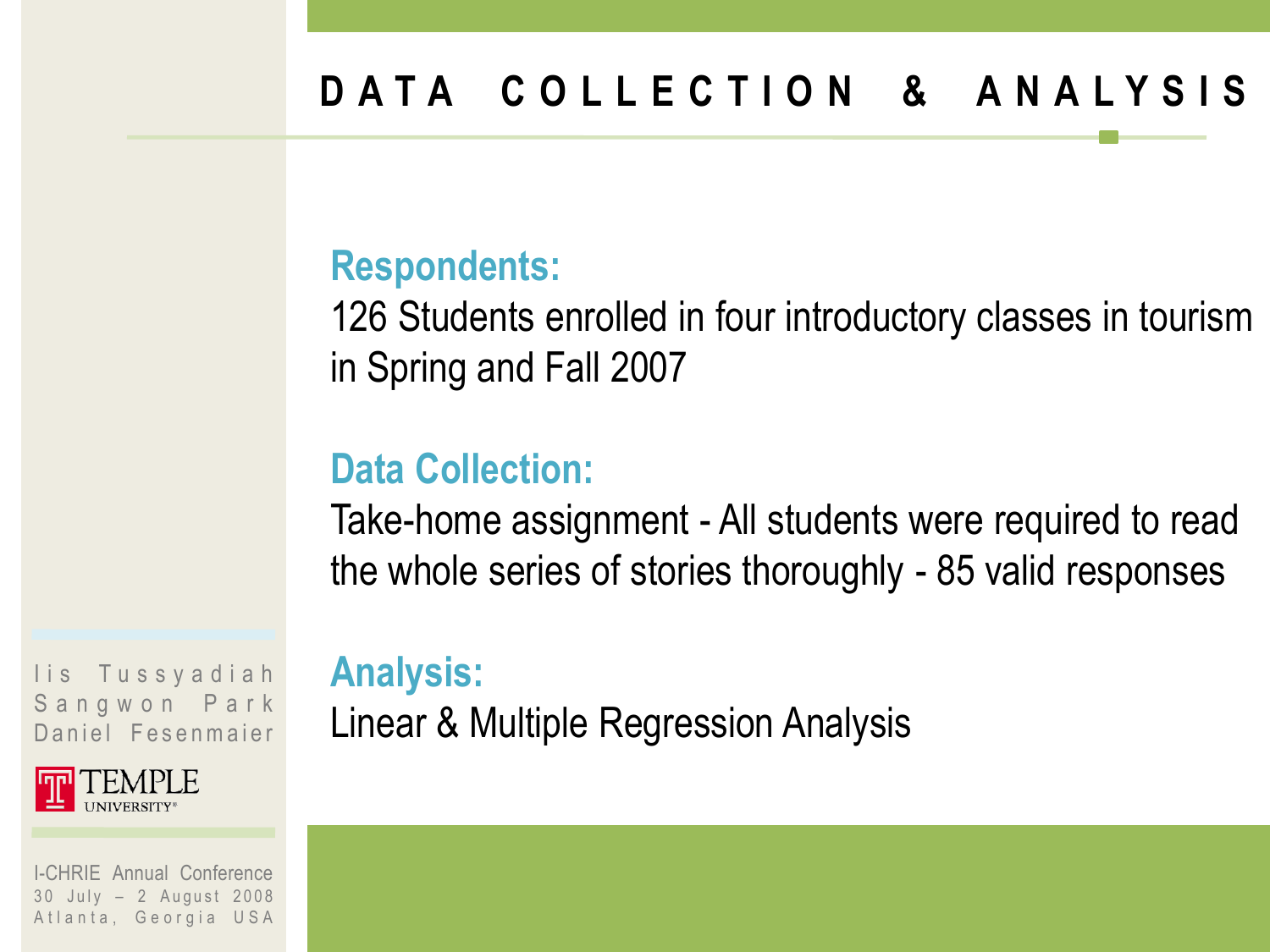

lis Tussyadiah Sangwon Park Daniel Fesenmaier

I EMPLE

I-CHRIE Annual Conference 30 July - 2 August 2008 Atlanta, Georgia USA

 $\rightarrow$  The ability to understand the narrative of tourists experience is important to grasp the information and develop knowledge about the destination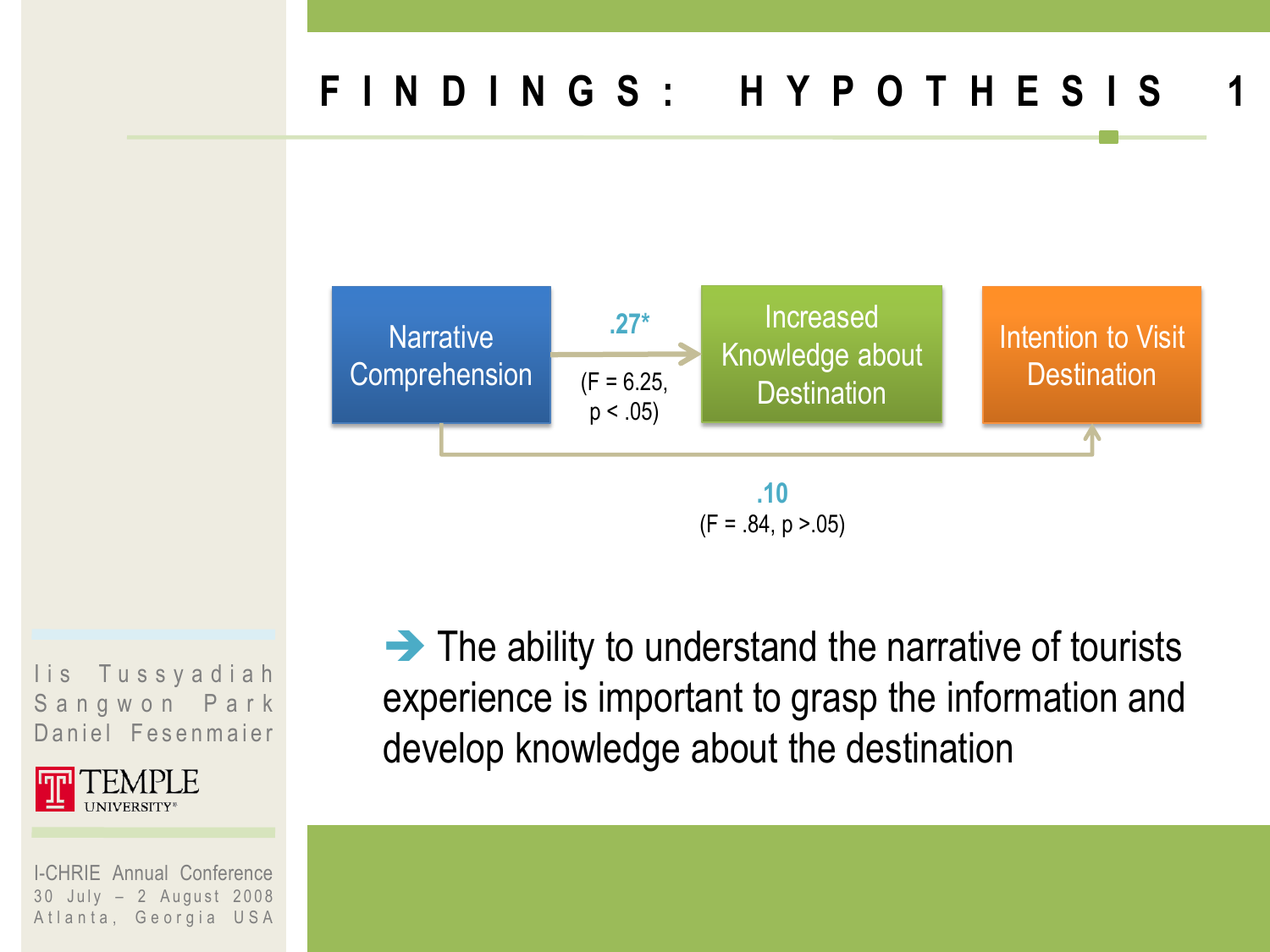## **F I N D I N G S : H Y P O T H E S E S 2 , 3 , 4**

|                                                   | <b>Model 1</b> |                  | Model <sub>2</sub> |                | Model <sub>3</sub> |              | Model4      |                  |  |
|---------------------------------------------------|----------------|------------------|--------------------|----------------|--------------------|--------------|-------------|------------------|--|
|                                                   | <b>Beta</b>    | $\boldsymbol{P}$ | <b>Beta</b>        | $\mathsf{P}$   | <b>Beta</b>        | $\mathsf{P}$ | <b>Beta</b> | $\boldsymbol{P}$ |  |
| <b>Increased Knowledge</b>                        | .22            | .049             | .17                | .140           | .12                | .223         | .43         | .135             |  |
| about Destination (KD)                            |                |                  |                    |                |                    |              |             |                  |  |
| Resemblance of                                    |                |                  |                    |                |                    |              |             |                  |  |
| Past Experiences                                  |                |                  | .22                | .049           | .021               | .835         | .27         | .464             |  |
| (RPE)                                             |                |                  |                    |                |                    |              |             |                  |  |
| Self-Character                                    |                |                  |                    |                | .57                | .000         | .80         | .034             |  |
| Similarity (SCS)                                  |                |                  |                    |                |                    |              |             |                  |  |
| <b>Interactions</b>                               |                |                  |                    |                |                    |              |             |                  |  |
| KD x RPE                                          |                |                  |                    |                |                    |              | $-.33$      | .497             |  |
| KD x SCS                                          |                |                  |                    |                |                    |              | $-.31$      | .537             |  |
|                                                   | <b>Model 1</b> |                  | Model <sub>2</sub> |                | Mode <sub>13</sub> |              | Model4      |                  |  |
| $R^2$                                             | .05            |                  | .09                |                | .37                |              | .38         |                  |  |
| Adjusted $R^2$                                    | .04            |                  | .07                |                | .34                |              | .34         |                  |  |
| F                                                 | $3.99*$        |                  | $4.07*$            |                | 15.09***           |              | $9.26***$   |                  |  |
| <b>Degree of Freedom</b>                          | 1              |                  |                    | $\overline{2}$ |                    | $\mathbf{3}$ |             | $5\phantom{1}$   |  |
| Note: * $p < .05$ , ** $p < .01$ , *** $p < .001$ |                |                  |                    |                |                    |              |             |                  |  |

I is Tussyadiah Sangwon Park Daniel Fesenmaier

TEMPLE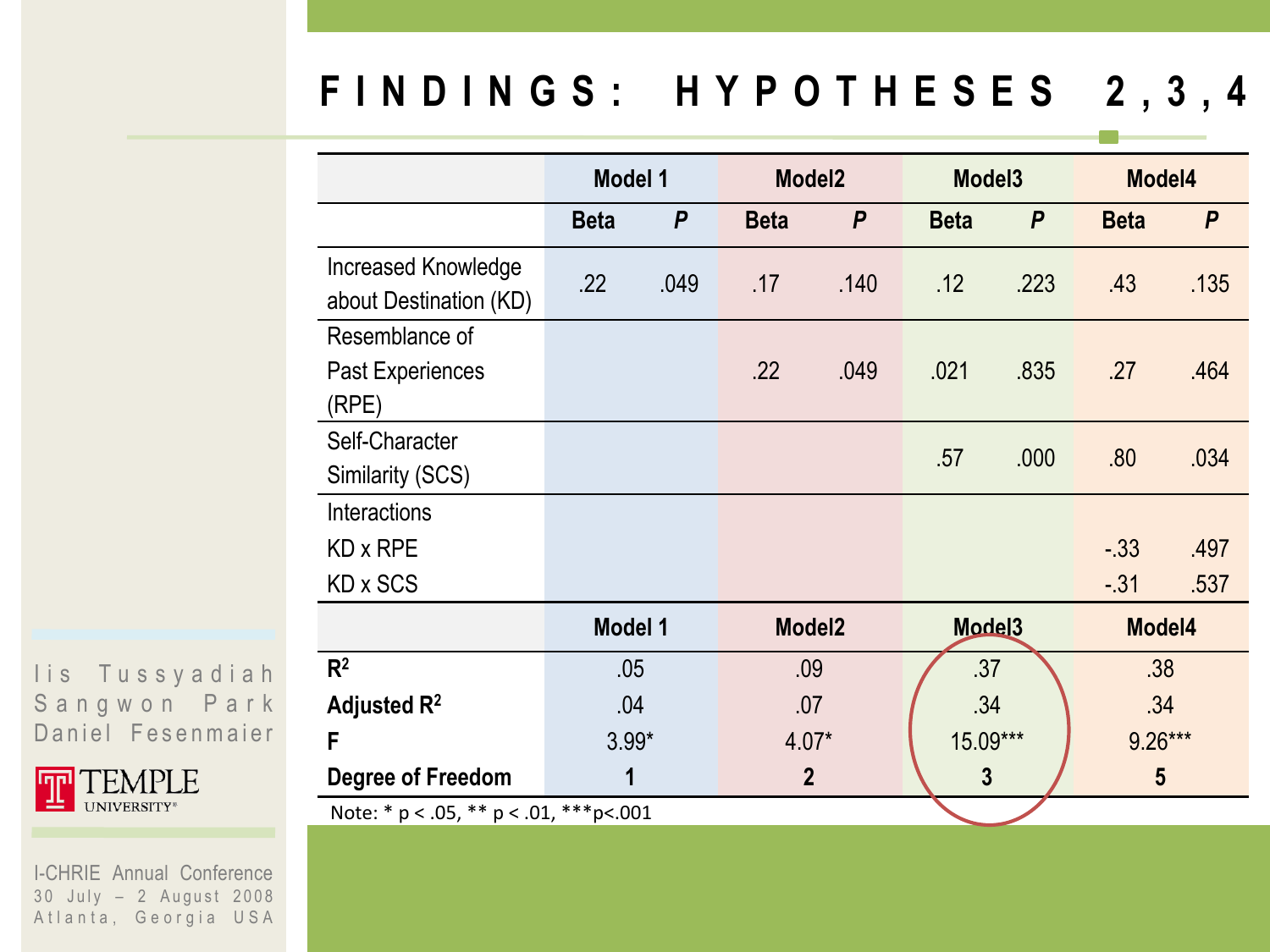#### **Model 2 and 3:**

while the effect of resemblance of past experience is positive and significant, the impact of self-character similarity is much stronger

lis Tussyadiah Sangwon Park Daniel Fesenmaier

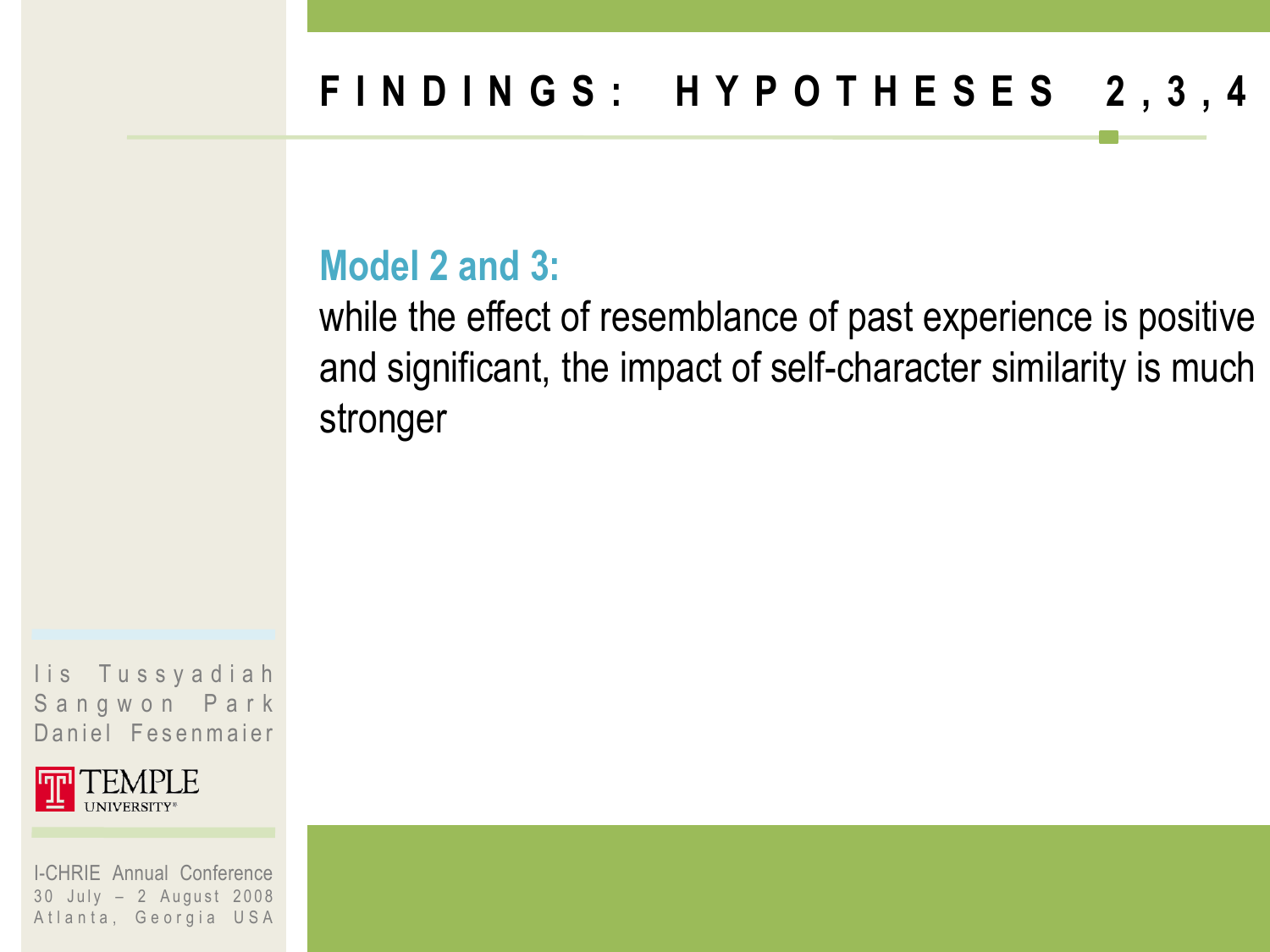For audiences to gain an understanding of the consumption settings through a story is by relating themselves to a story

The ability to relate to a story will be stronger when they can identify themselves as, or similar to, the story character(s)

lis Tussyadiah Sangwon Park Daniel Fesenmaier

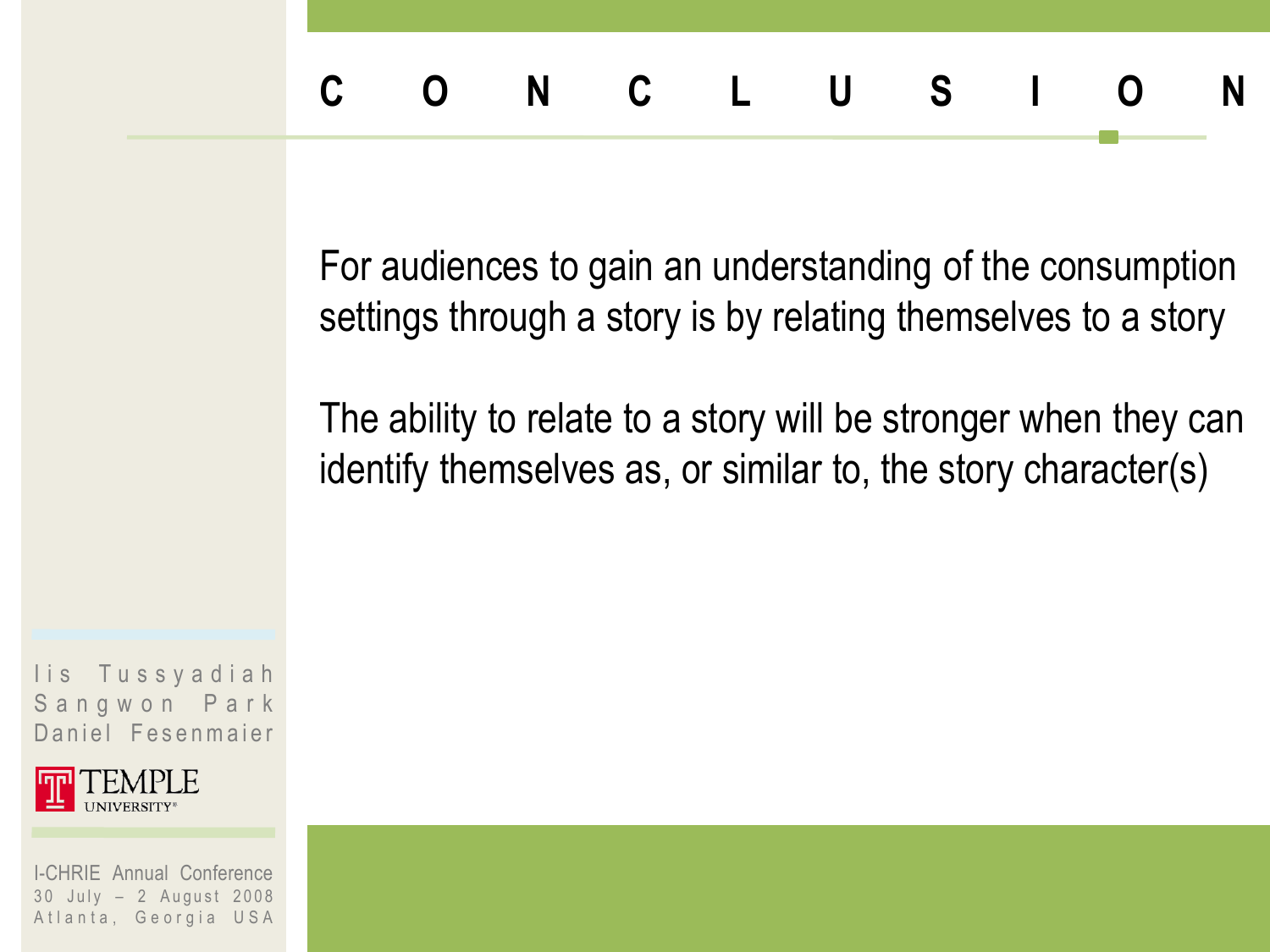The sample size may not be enough to generalize the results (more survey on-going)

Research instruments: some of the variables has only one question each

lis Tussyadiah Sangwon Park Daniel Fesenmaier

**INIVERSITY** 

I-CHRIE Annual Conference 30 July - 2 August 2008 Atlanta, Georgia USA However, the results support the conceptual framework and research instruments – This research opens a pathway to similar theoretically grounded research investigating the innovative use of social media for marketing purposes in tourism and hospitality business.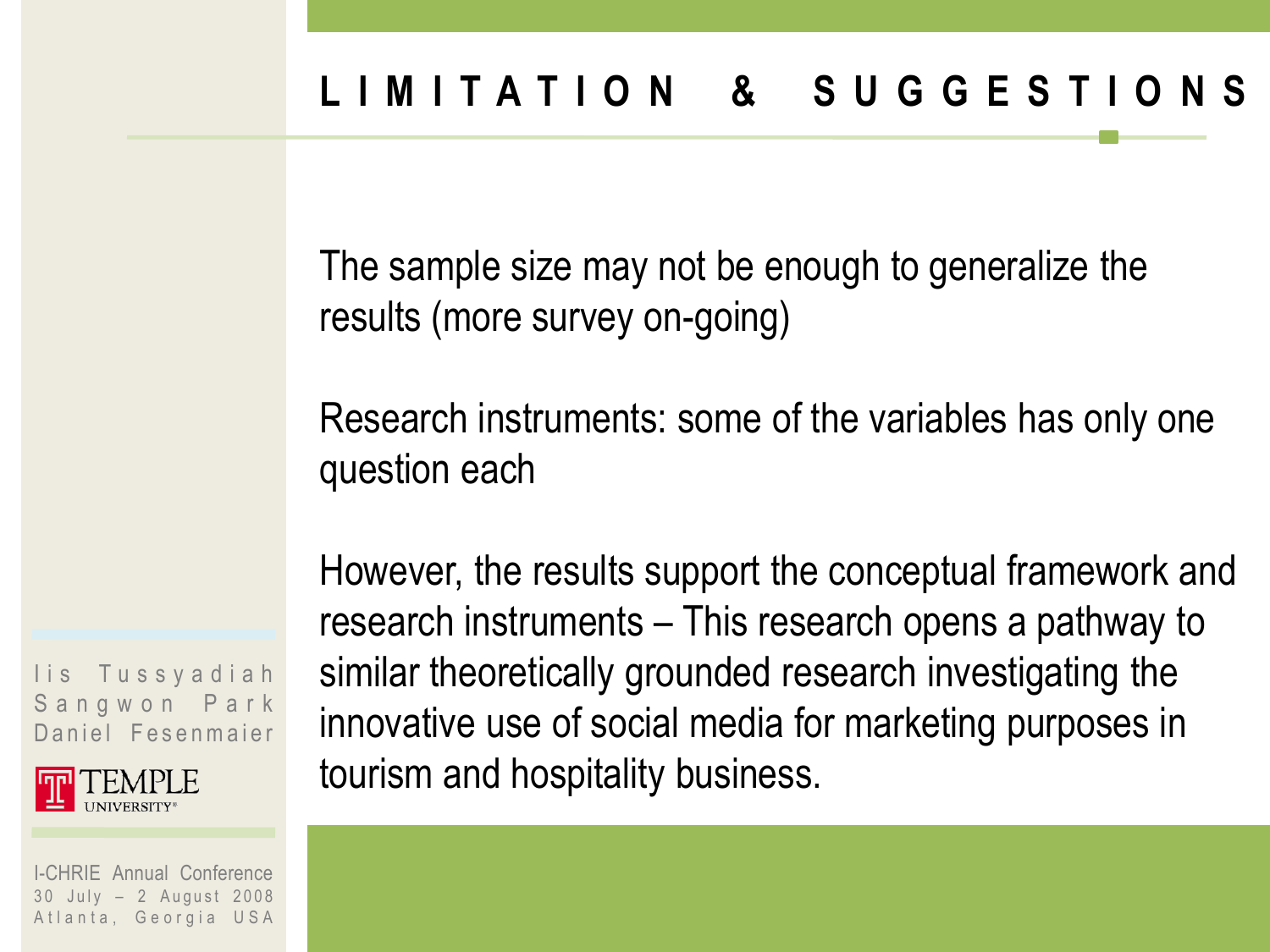Support that the narrative structure is an important device to aid the narrative reasoning and narrative processing to gain knowledge about the characteristics of experiential products.

Suggest the vital importance of identification of self with the story characters to aid to story persuasion

Mental simulation and consumption visions can be formed when audiences experience the present non-self-referencing narrative processing that leads to future self-referencing imagery.

lis Tussyadiah Sangwon Park Daniel Fesenmaier

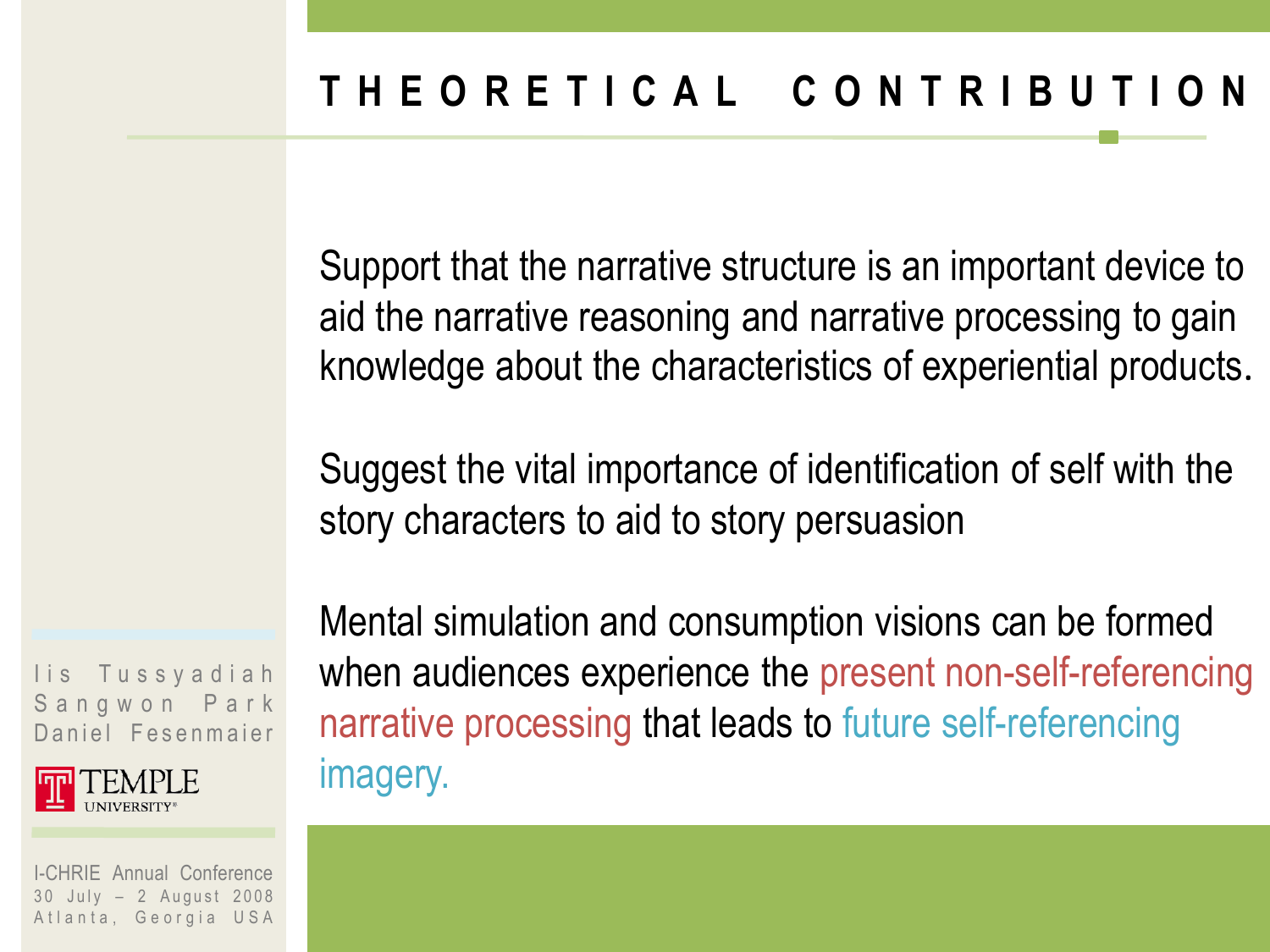Tourists' stories as a form eWOM; useful for novice/inexperienced travelers to obtain information and to make decision

Give the positive notions of the different places at a destination and the sense of plausible itinerary

Start with choosing the right (story) character(s) that match the target market; Introduce different travel stories for different market segments

lis Tussyadiah Sangwon Park Daniel Fesenmaier